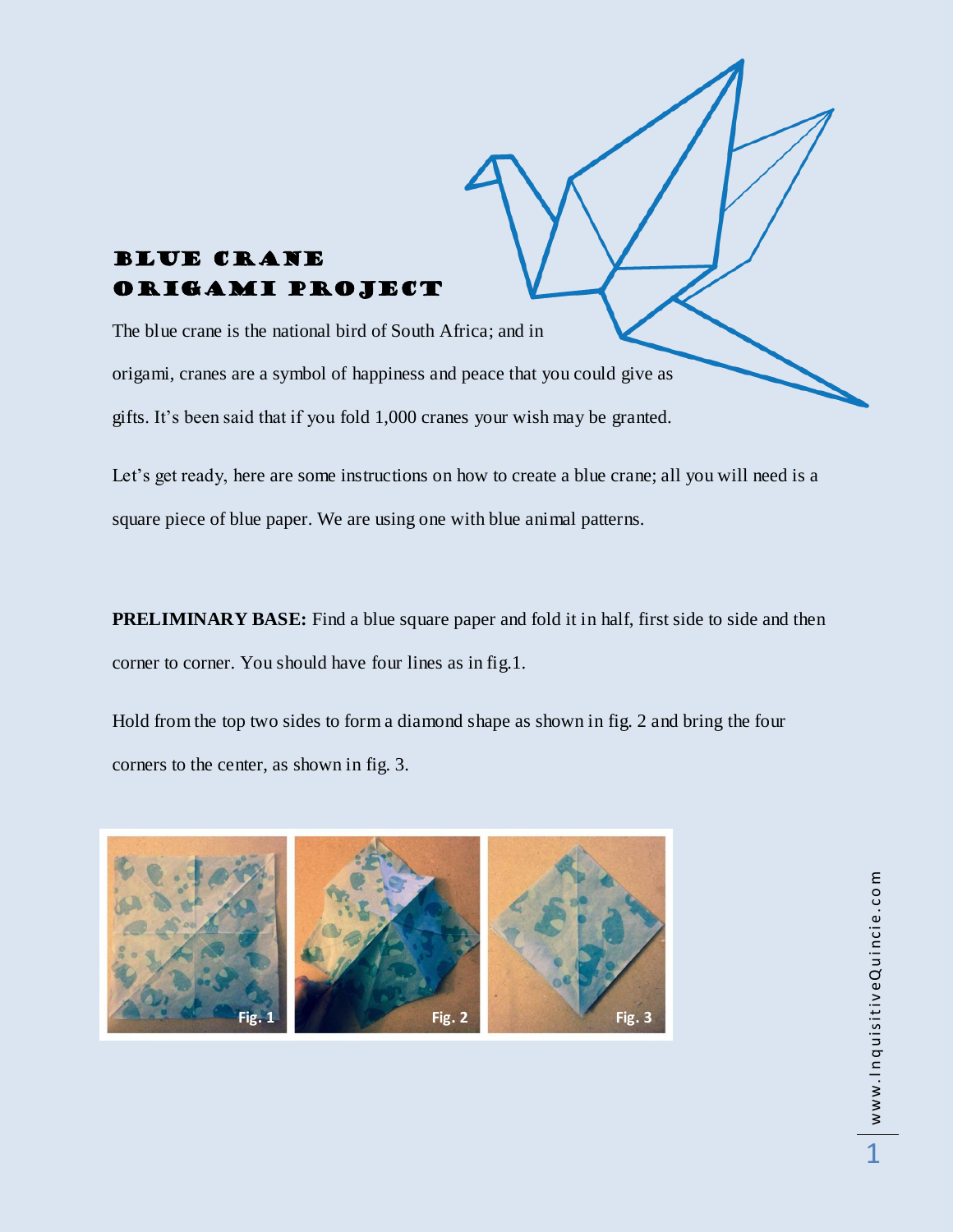**BIRD BASE:** Fold each side towards the middle to form an inverted triangle. Figs. 4a and 4b; fold the top triangle down as shown in fig. 4c. Unfold as in fig. 4d. This will create the creases to achieve fig. 4e. Repeat on the other side. You should have a diamond shape with two independent points toward you as shown in fig. 5.



To finalize, we will use some principles of symmetry. Bring the outer sides to the middle, as shown in fig. 6 and do the same on the other side fig.7. Reverse fold the two points as shown in fig. 8.



ww w. I n q u is it iv eQ u i nc i e. c o m www.InquisitiveQuincie.com